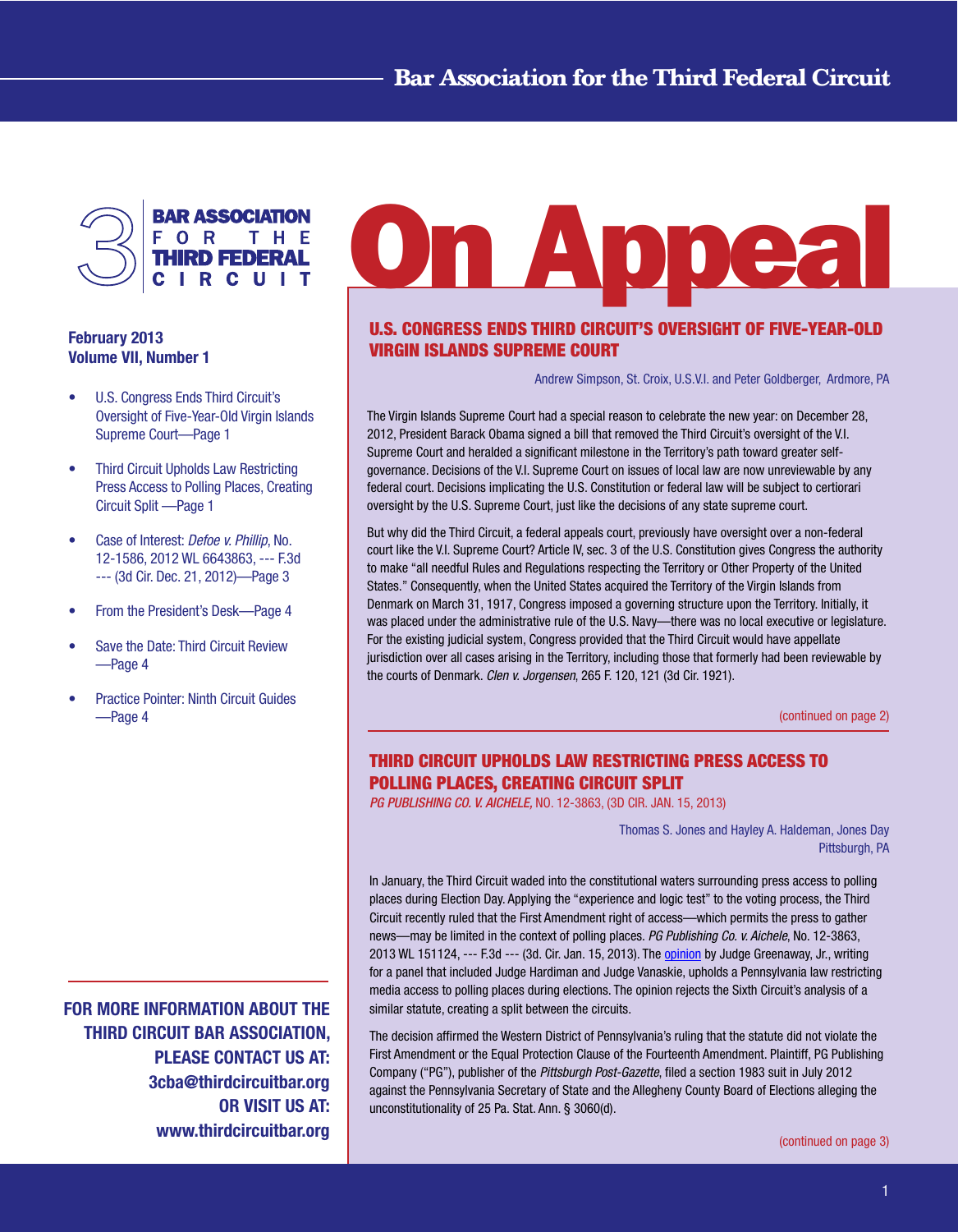

#### <span id="page-1-0"></span>U.S. CONGRESS ENDS THIRD CIRCUIT'S OVERSIGHT OF FIVE-YEAR-OLD…—continued from page 1

*Clen*, a landlord-tenant dispute, was the first case from the Virgin Islands to reach the Third Circuit. The unique relationship between the local V.I. court system and the Third Circuit evolved over the years, but it existed in some form from 1917 until the beginning of this year. The second case to reach the Circuit from the Territory was *Soto v. United States,* 273 F. 628 (3d Cir. 1921). That decision provides a great example of the unusual issues that can arise when a federal court exercises appellate jurisdiction over local cases.

*Soto* was a criminal case that began with an investigation into a ship-board murder allegedly committed by two sailors. The investigation was conducted by a Police Court established by local Virgin Islands law. In keeping with the European model of criminal procedure, which was followed in the V.I. at that time as a result of the Islands' Danish heritage, a judge presided over the investigative proceedings. The judge called the witnesses, who gave testimony. Then the two suspects were asked if they wished to rebut the testimony. Upon the completion of the investigation, criminal charges were filed in the federal district court. The same judge (from the Police Court) presided over this case, along with four "layjudges" he selected to serve with him. The prosecution relied upon the written record from the Police Court to establish guilt. The seamen were offered the opportunity to call witnesses but chose not to. (On appeal, the Third Circuit noted that the "choice" was illusory, as all witnesses had long since departed on the ship.) The district court found one of the seamen guilty of murder and sentenced him to death; the other seaman was convicted as an accomplice and sentenced to six years.

On appeal, the Third Circuit noted that Congress had provided that the judicial procedure established by Danish law should continue to apply in the Territory, "in so far as compatible with the changed sovereignty." While Danish law had been followed scrupulously in the case, the Third Circuit explained, the right of an accused to confront witnesses—in contrast, interestingly, to the right to trial by jury—was a fundamental element of due process of law that had to be provided to an accused on U.S. territory. Consequently, the Court reversed the convictions and remanded for a new trial.

Until the last five years, the nature of the Third Circuit's relationship to the Virgin Islands' judicial system remained fundamentally similar to when *Soto* was decided. Over the years, as Congress slowly granted the Territory greater self-governance, the jurisdiction of the local courts expanded; but, the one constant was the Third Circuit's role as the final authority on issues of local law.

In 1984, Congress authorized the local legislature to create a Supreme Court of the Virgin Islands, but provided that for the first 15 years of its existence, the Third Circuit could review decisions of that court via writ of certiorari. The Circuit's Judicial Council was also directed to report every five years to Congress "as to whether [the Supreme Court] had developed sufficient institutional traditions to justify direct review by the Supreme Court of the United States" from its final decisions.

In 2004, the Virgin Islands legislature established a Supreme Court and the court assumed jurisdiction January 29, 2007. In accordance with its mandate from Congress, the Third Circuit established local rules for considering writs of certiorari to the Virgin Islands Supreme Court. In the first case in which it granted certiorari, the Circuit held that it would defer to decisions of the Supreme Court of the Virgin Islands on matters of local law unless it found the decisions to be manifestly erroneous. (The Third Circuit Bar Association provided commentary on the Court's proposed certiorari rules and, as part of that commentary, urged the Court to announce the standard of review for such cases at its earliest opportunity.) With President Obama's signature, that era of review is coming to an end. (The law removes Third Circuit oversight from all cases filed December 28, 2012 and later.)

While a jurisdiction's highest court might understandably chafe at the idea that another court could review its decisions on local law, the Supreme Court of the Virgin Islands never expressed any such frustration. Instead, it simply went to work. In its first five years of existence, the court issued 152 precedential opinions. Notably, in six years of review, the Third Circuit never reversed the court. The Supreme Court's list of accomplishments is impressive. It enjoys a reputation for prompt and professional disposition of its appeals; it has established an efficient electronic document filing system that puts it at the

cutting edge of state supreme courts (as of 2010, only 15 states had implemented appellate e-filing systems); it has modernized and professionalized the attorney discipline system; it has adopted rules of judicial discipline; it streams oral arguments live on the Internet; and it has published its performance objectives and measures for the next five years. In short, it is a fully functioning, highly professional, supreme court. Indeed, rather than being subject to oversight, it could serve as a model for state high courts throughout the United States.

For these reasons, it is not surprising that the Third Circuit—after an investigation and report from a committee comprising Circuit Judge D. Brooks Smith, Senior Circuit Judge Walter Stapleton, and Third Circuit Clerk Marcia Waldron—recommended in its first five-year oversight report to Congress that interim certiorari jurisdiction be terminated. Interestingly, the oversight transition in the Virgin Islands was shorter than the process that took place in Guam, where the Ninth Circuit recommended a transition to local judicial independence after eight and a half years.

Upon receiving the Third Circuit's report, Congress passed Public Law 112-226, which the president signed into law December 28, 2012. The background of the law is recounted in the Third Circuit's December 21, 2012, decision in *Defoe v. Phillip*, 2012 WL 6643863. *See* Case of Interest, page 3.

For the Virgin Islands, the change is important and much to be desired. Nevertheless, the end of the Circuit's functioning as a local supreme court will change one aspect of the practice of law in the Territory that many Virgin Islands lawyers will look back upon with great fondness: the Circuit took its oversight role seriously, and as a result, Virgin Islands lawyers enjoyed the privilege of arguing cases before the Third Circuit in far greater numbers than their counterparts in New Jersey, Delaware and Pennsylvania. While the Circuit still will hear appeals from the federal district court in the Virgin Islands, which has the same jurisdiction as any U.S. District Court, the Virgin Islands bar will miss the enhanced interaction it previously enjoyed with the Circuit.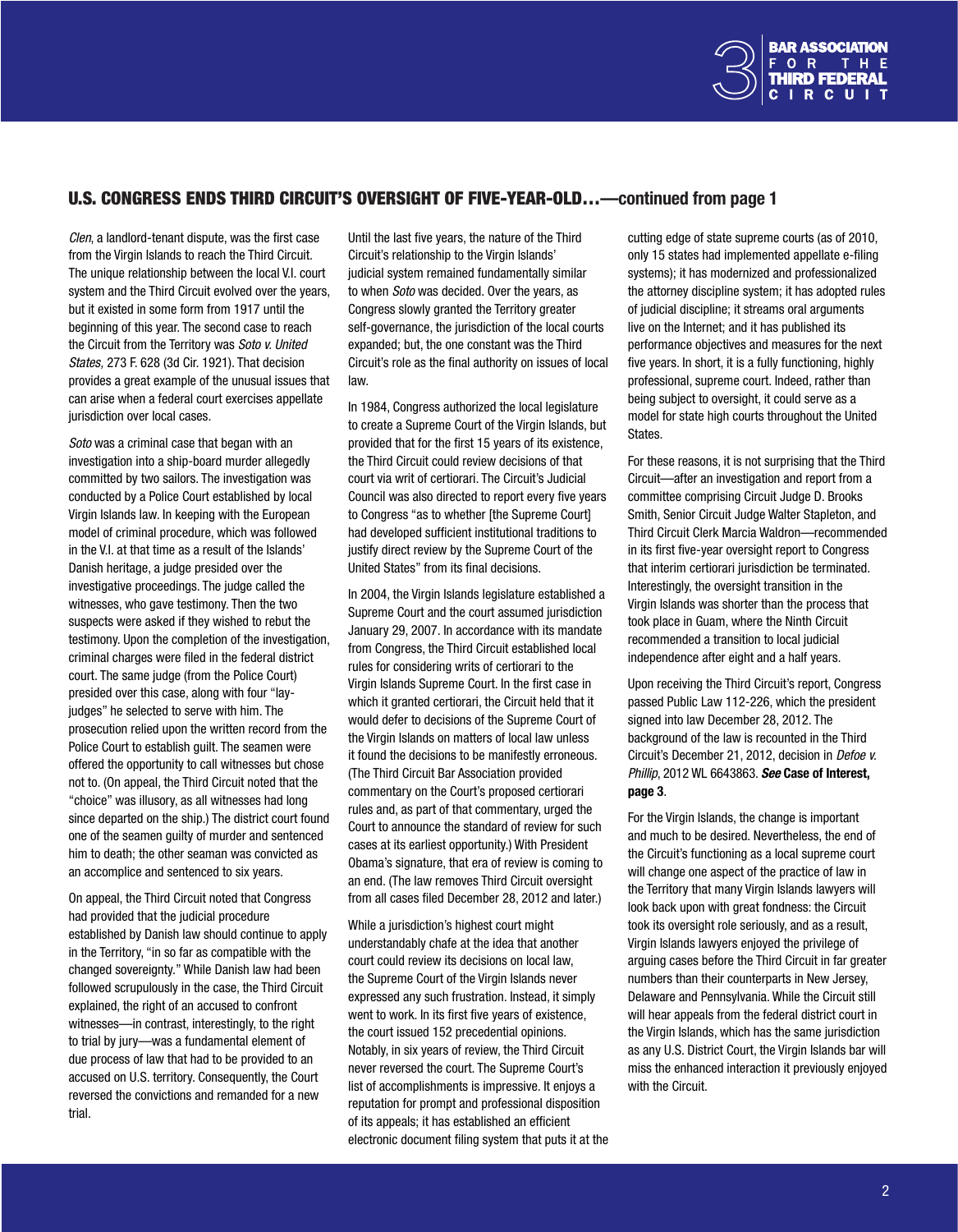

### <span id="page-2-0"></span>THIRD CIRCUIT UPHOLDS LAW RESTRICTING PRESS ACCESS…—continued from page 1

The statute mandates that "[a]ll persons," other than certain designated individuals such as election personnel and police officers, "must remain at least ten (10) feet distant from the polling place during the progress of the voting." PG claimed that the statute infringed on both its First Amendment right to gather news, particularly because Pennsylvania's then-recently enacted Voter ID Law would be applicable for the first time, and its Equal Protection right, because the statute's inconsistent application permitted reporters to take photographs in different counties. The district court dismissed both claims, and the Third Circuit granted an expedited appeal to resolve the issues before Election Day.

In its opinion, the Court first highlighted that the press has no greater First Amendment rights than the general public; accordingly, any analysis is equally applicable to both. Explaining that the statute only restricts access to a source of information rather than to information itself, the Court clarified that it was the First Amendment "right of access for news-gathering purposes" at stake, and not freedom of speech or the press.

The "traditional forum analysis" used to determine constitutionality in First Amendment cases was therefore inapplicable, though the Court noted that a polling place is a nonpublic forum.

Relying on *Richmond Newspapers, Inc. v. Virginia*, 448 U.S. 555 (1980), and additional right of access jurisprudence, the Court selected the "experience and logic test," which balances "historical and structural considerations" to determine if a presumption of openness exists. The Supreme Court and the Third Circuit previously used the test to evaluate "access to information about governmental bodies and their actions or decisions." However, while other decisions addressed criminal trials, preliminary hearings, and deportation proceedings, *PG Publishing* marks the Third Circuit's first application of the test to the voting process.

The Court held that the experience and logic test "militate[s] against finding a right of access in this case." Under the test's first prong, which considers whether a place and process have traditionally been open to the press and public, the historical

record "demonstrates a decided and long-standing trend away from openness." Although the Court saw more support for PG's arguments in the logic prong, which balances the risks and benefits of public access, concerns of overcrowded polling places and voter intimidation weighed against the establishment of a constitutional right of access.

The Court disagreed expressly with a Sixth Circuit ruling that held unconstitutional a statute similar to Section 3060(d). In *Beacon Journal Publishing Co. Inc. v. Blackwell*, 389 F.3d 683 (6th Cir. 2004), the Sixth Circuit employed the traditional forum analysis—but the Court found that opinion "unpersuasive."

The Court additionally affirmed dismissal of PG's equal protection claims, explaining PG did not show that defendants intentionally treated it differently from other Pennsylvania newspapers.

PG has announced that it intends to petition the Supreme Court for certiorari, citing the split with the Sixth Circuit.

# CASE OF INTEREST

*DEFOE V. PHILLIP*, NO. 12-1586, 2012 WL 6643863, --- F.3D --- (3D CIR. DEC. 21, 2012)

#### As explained elsewhere in this newsletter (see U.S. Congress Ends Third Circuit's Oversight of Five-Year-Old Virgin Islands Supreme Court,

page 1), as of the end of 2012, the Third Circuit will no longer have certiorari jurisdiction over decisions of the Virgin Islands Supreme Court. A week before the president signed the bill ending the Third Circuit's jurisdiction, the Court issued its decision in *[Defoe v. Phillip](http://www.ca3.uscourts.gov/opinarch/121586p.pdf)*, which clarified the continuing precedential effect of its past decisions interpreting Virgin Islands local law.

The Virgin Islands Supreme Court was established in 2007 pursuant a federal statute, which also provided that the Third Circuit had authority to review V.I. Supreme Court decisions via writ of certiorari. The question presented to the

Third Circuit in *Defoe* was whether Third Circuit precedent interpreting Virgin Islands local law, decided before the 2007 establishment of the Supreme Court, constituted controlling precedent in the V.I. Supreme Court.

The case arose from an accident at a Virgin Islands oil refinery in which an employee driving a company vehicle struck and injured his fellow employee. The Third Circuit had ruled in 2004 that the Virgin Islands worker's compensation statute prevented injured employees from suing their coworkers. The Virgin Islands trial court followed that precedent, but the V.I. Supreme Court reversed, concluding that it was not bound by the Third Circuit's decision.

#### Paige H. Forster, Reed Smith LLP Pittsburgh, PA

After granting certiorari, the Third Circuit agreed with the V.I. Supreme Court in an opinion authored by Judge Smith. (Judge Hardiman joined the opinion and Judge Roth concurred, differing only on the scope of the question to be decided.) The Court based its analysis on the statutory language that provided for certiorari oversight by the Third Circuit until the V.I. Supreme Court "developed sufficient institutional traditions to justify direct review by the Supreme Court of the United States." 48 U.S.C. § 1613. The judicial structure of the Virgin Islands, the Third Circuit explained, meant that the V.I. Supreme Court was the final authority on local law, subject only to the Third Circuit's ability to reverse decisions that were manifestly erroneous or "inescapably wrong."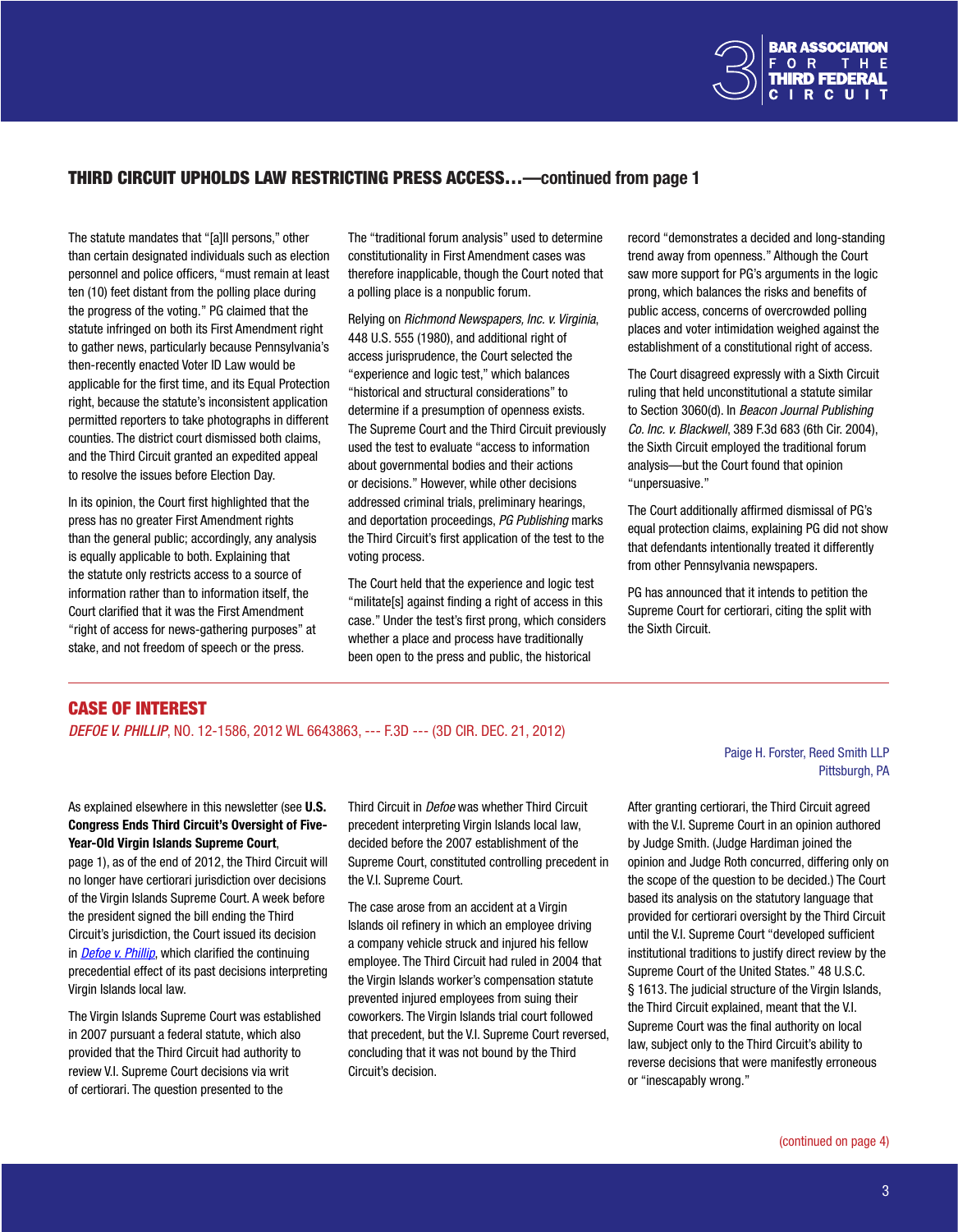

#### <span id="page-3-0"></span>CASE OF INTEREST…—continued from page 3

The Third Circuit concluded that the V.I. Supreme Court's refusal to follow the Third Circuit's 2004 worker's compensation decision was not "inescapably wrong." Although the Court continued to prefer its own interpretation of the statute, it noted that there also was support for the V.I. Supreme Court's interpretation. Affirming the V.I. Supreme Court, the Court noted, permitted the continued development of "indigenous jurisprudence" in the Virgin Islands.

In conclusion, the Third Circuit noted that the V.I. Supreme Court was "on the road to *Erie*" and would soon arrive at its "destination" (the landmark federalism decision in *Erie R.R. v. Tompkins*, 304 U.S. 64 (1938), of course, and not the lakeshore city in Pennsylvania), where "federal courts...to defer to local courts on issues of local law." The Third Circuit's affirmance of the V.I. Supreme Court's decision took the territorial court one further step down the road to judicial selfdetermination, and Congress and the president completed the journey a week later by ending the Third Circuit's oversight. The Third Circuit's ruling in *Defoe*—that the V.I. Supreme Court is not bound by Third Circuit precedent construing or declaring territorial law, even precedent handed down when the V.I. Supreme Court was subject to Third Circuit certiorari review—was further endorsement of a process of developing local law that, by all accounts, has been successful.

### FROM THE PRESIDENT'S DESK

The end of 2012 and the beginning of 2013 saw a significant change in the Third Circuit, which is highlighted in this issue: Congress passed, and the President signed into law, a bill that ended that Third Circuit's certiorari jurisdiction over the Supreme Court of the Virgin Islands.

Many of us "mainlanders" don't have the good fortune to practice in the Virgin Islands, but the 3CBA is active there. 3CBA Treasurer Andy Simpson, who has also held the V.I. district seat on the Board of Governors, has provided us with an informative summary of the evolution of the Virgin Islands courts, why the Third Circuit had certiorari jurisdiction in the first place, and why it has now ended (it's a happy ending, by the way – see the article beginning on page 1). Andy got an assist on the article from 3CBA Vice President Peter

Goldberger, who is an expert on Third Circuit local rules and spearheads the representation of 3CBA members' interests whenever the Court issues proposed rules for comment. The article describes some important input the 3CBA provided a few years ago when the Third Circuit was developing its local rules connected to V.I. certiorari jurisdiction.

The Virgin Islands connection illustrates the ways in which the 3CBA continually works to raise the standards of Third Circuit practice, aid the Court in the administration of justice, and provide a voice for Third Circuit practitioners. Our work is important, and it makes a real difference in the Third Circuit. You received an email dues renewal notice in December. If it sank to the bottom of your inbox in the midst of the year-end press, please take a minute to fill out the renewal form, available

[here,](http://www.thirdcircuitbar.org/documents/ThirdCircuitBarApplication.pdf) and send in your 2013 dues. The Board has decided to again hold the dues to a modest \$40 for the year. Please join or re-join, and get involved as well. We're always looking for newsletter contributors, program planners, and folks who can get involved in other ways.

One of my goals for 2013 is to offer at least one program in each district in the Circuit. I welcome your suggestions. We are also looking at updating (and upgrading) our website, <www.thirdcircuitbar.org>, to make it more useful for all. In the meantime, feel free to contact me or one of the committee chairs listed on page 5.

Lisa B. Freeland

President, Third Circuit Bar Association

# PRACTICE POINTER: NINTH CIRCUIT GUIDES ARE HELPFUL RESEARCH TOOL FOR FOUNDATIONAL APPELLATE ISSUES

On its website, the United States Court of Appeals for the Ninth Circuit posts guides and legal outlines that can be useful for practitioners in the Third Circuit as well. These guides can be found on the Ninth Circuit's [homepage](http://www.ca9.uscourts.gov/) by choosing the option, "Guides and Legal Outlines."

The **[Standards](http://www.ca9.uscourts.gov/content/view.php?pk_id=0000000368) of Review** guide defines the various standards (e.g., "de novo, "abuse of discretion," "arbitrary and capricious"), then provides an in-depth compendium of Ninth Circuit cases with the applicable standards of review for a wide variety of cases. Because the articulation of a given standard can of course vary between federal courts of appeals, the cases cited in the Ninth Circuit's guide will generally be a starting point for research within Third Circuit case law. They may be helpful, however, especially when an obscure standard is at issue. The guide contains standards for

Criminal [Proceedings,](http://www.ca9.uscourts.gov/datastore/uploads/guides/stand_of_review/II_Crim_Proc.pdf) Civil [Proceedings,](http://www.ca9.uscourts.gov/datastore/uploads/guides/stand_of_review/III_Civil_Proc.pdf) and Review of Agency [Decisions](http://www.ca9.uscourts.gov/datastore/uploads/guides/stand_of_review/IV_Review_AD.pdf).

The Ninth Circuit's exhaustive guide on Appellate [Jurisdiction](http://www.ca9.uscourts.gov/datastore/uploads/guides/appellate_jurisdiction_outline/Appellate%20Jurisdiction%20Outline%2012.09%20-%20no%20links.pdf) may also prove useful in cases containing thorny questions of finality or appeal-ability. The guide is a comprehensive outline of statutory, rule-based, and case-based grounds for appellate jurisdiction. As with the Standards of Review document, further research will be necessary to find the applicable Third Circuit case law—but the Ninth Circuit guide may inform the practitioner's thinking and help to speed research.

*Thanks to 3CBA Board of Governors member Andrew C. Simpson for flagging the Ninth Circuit practice guides as useful resources for Third Circuit practitioners.*

# SAVE THE DATE: THIRD CIRCUIT REVIEW

MAY 14, 2013 Pittsburgh, PA

Plan on attending this informative CLE featuring Third Circuit judges' reflections on the past year's cases and the evolution of Third Circuit law.

Watch for details in *On Appeal* and your email inbox!